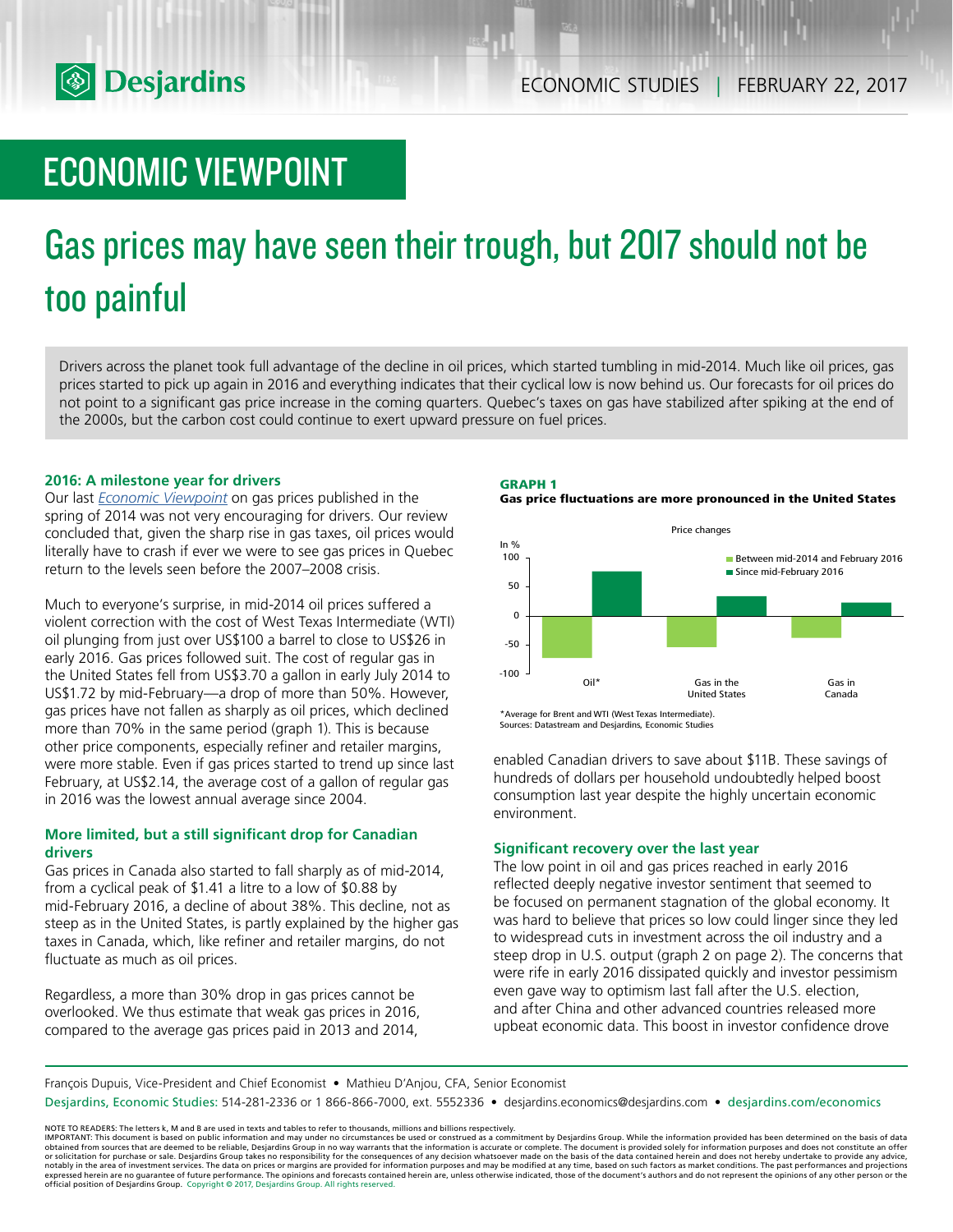

#### **GRAPH 2**

**U.S. oil output plummeted before renewing with growth in 2016**

**Desjardins** 



Sources: Baker Hughes, Energy Information Administration and Desjardins, Economic Studies

up commodity prices and stock markets sharply, including the S&P/TSX, which took full advantage of the positive run. The agreement reached by the Organization of the Petroleum Exporting Countries (OPEC) and other major oil producing nations, including Russia, to cut their oil production, also helped oil prices recover.

Combined, these factors allowed oil prices to double from their cyclical low points to more than US\$50 a barrel. Not surprisingly, this recovery also pushed gas prices back up to about US\$2.30 a gallon in the United States and C\$1.10 a litre in Canada. As was the case when gas prices fell, the recovery was not as spectacular in Canada.

#### **Oil prices should stay close to current levels in 2017**

The past few years have once again shown that oil prices are the main factor in determining gas prices, since they are such important and volatile components. While forecasts are by their nature uncertain and the oil markets have surprised us in the past, there are good reasons to believe that oil prices could stay close to their current levels for the next few quarters. On one hand, growing global demand and the agreement reached with OPEC (graph 3) have absorbed the surplus that made oil prices collapse as of mid-2014—a sharp drop in oil prices is not on the horizon. On the other, U.S. output is already trending up and a sharp spike in prices could accelerate this trend and prompt OPEC to ramp up production in the second half of the year.

In this context, we expect oil prices to rise only slightly in the coming months, with the price of Brent and WTI generally staying below US\$60 a barrel. The oil component in gas prices should thus rise by no more than US\$0.10 a gallon in the United States and no more than C\$0.05 a litre in Canada by the end of 2017 versus their January levels (graph 4).

# **Influence of refiner and retailer margins usually erodes over time**

Besides the price of oil, the margins of refiners and retailers are two other important factors in the gas price formula. The data

#### **GRAPH 3**





**GRAPH 4 Expected trends in oil prices do not point to strong upside pressure on gas prices**



Sources: Datastream and Desjardins, Economic Studies

gathered by the Régie de l'énergie du Québec show that, in the last few years, these components have added about \$0.20 to the cost of a litre of gas pumped in Montreal. We must stress that these margins are not pure profit; they are also used to cover the refiners' and retailers' costs.

The daily fluctuations in retailers' margins, which can suddenly spike from next to nothing to more than \$0.10 a litre, can have big impact on day-to-day gas prices. However, retailers' margins tend to return close to their historic averages fairly quickly, and their impact on gas prices in the medium term is thus generally low. Nontheless, retailers' margins in Montreal have been rising a bit in the past few years; they have even declined slightly in Quebec City (graph 5 on page 3).

Refiners' margins may suffer from more persistent shifts when imbalances arise on the oil market (graph 6 on page 3). In one example from a few years ago, the margins in the U.S. Midwest soared when the area was awash in an oil surplus. Refinery closures can also inflate margins temporarily. That said, sky-high margins usually translate into a surge in output that rebalances the market. Besides the usual seasonal fluctuations, nothing on the horizon points to a major change in refiners' margins,